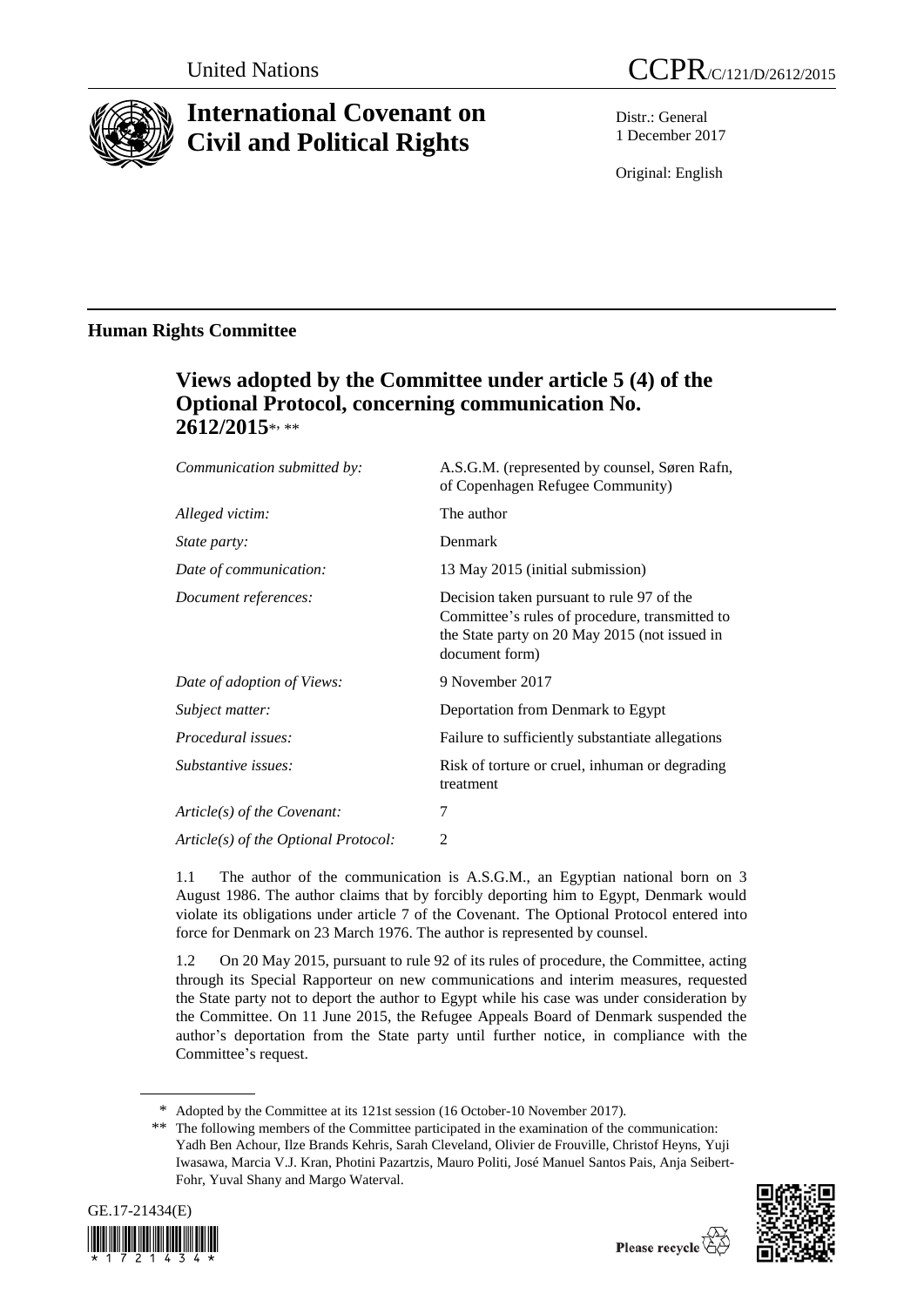#### **The facts as submitted by the author**

2.1 The author is of Arab ethnicity and of the Muslim faith. He used to live in Egypt. He alleges that, in July 2005, he submitted all the relevant documents to do his military service at the military conscription office in Al-Giza, Egypt. He was supposed to start his military service at the end of August 2005; however, he failed to show up. Instead, he took several small jobs in Cairo.

2.2 In 2007, police officers detained him near the train station in Al-Fayyum. As he could not demonstrate that he had carried out his military service, he was taken to a police station and told to wait for an officer. After two hours, he asked permission to leave since he had to pick up his sister who was doing an exam in the area. The police took his fingerprints and released him. He was told that he should expect to be picked up at his home, but no one came in the following days. He went back to Cairo to work.

2.3 In June 2008, the author left Egypt from the airport so as to avoid military service. He claims that although he used his passport and had an exit permit, his departure was illegal, as people were not supposed to leave the country if they had not performed military service. He travelled to Libya and Italy, where he was arrested and deported back to Egypt in July 2008, together with other Egyptian migrants. On his arrival at Cairo airport, he was detained for five to six days by the police. During his detention, he was taken to different police stations, interrogated about his illegal departure and reminded that he had not performed military service. The author was finally released at the airport and told to register at the place where he had submitted the documents to do his military service. He went back to his home in Al-Fayyum and stayed there for a week. Then he moved to Cairo, where he spent 14 days before departing illegally from Egypt and travelling to Libya and Italy again. His parents and siblings stayed in Egypt and currently live there.

2.4 The author stayed in Italy until late December 2010 when he left to Denmark. On 28 December 2010, he applied for asylum to the Danish Immigration Service, using a false name — F.B.A — and giving false grounds for requesting asylum.<sup>1</sup> He alleges that he provided false information due to "fear" and "bad advice". On 18 July 2011, the Danish Immigration Service found his application manifestly unfounded and without the right to appeal to the Refugee Appeals Board.

2.5 The author then went back to Italy. After losing his passport, the author contacted the Egyptian embassy in Rome and he received a new passport in 2012, valid for one year. He had to leave a copy of his old passport (which was still valid) at the embassy. In the new passport, "Conscript situation. Draft age" was written by the embassy. In September 2013, the author moved to Switzerland, where he applied for asylum on 19 September 2013. However, the Swiss authorities transferred him back to Denmark in accordance with the Dublin Regulations.

2.6 On 17 October 2013, the author entered Denmark again. He informed the police of his real identity, as indicated in his passport, and submitted an application for asylum. He alleged that he feared being arrested upon return to Egypt; convicted to several years of imprisonment since he left the country illegally twice, without performing military service; and that he had been subjected to inhuman and degrading treatment while in prison in Egypt. He also claimed that he feared persecution by the authorities because he supported former President Mohammed Mursi and the Muslim Brotherhood. The author stated that he did not want to do military service because the military was not fair to draftees and humiliated them and also because the military treated the population unfairly, in particular poor people. He stated that there was no justice in Egypt since courts always ruled in favour of State agents.

2.7 During his interviews with the Danish Immigration Service on 25 April and 10 November 2014, the author stated that, inter alia, he sympathized with and supported the Muslim Brotherhood, but had not carried out any activities for them; he had not participated in any political activities in Egypt; he did not perform the military service because he had to provide for his family and the salary was insufficient, and because the military did not help

<sup>1</sup> See also para. 4.5 below.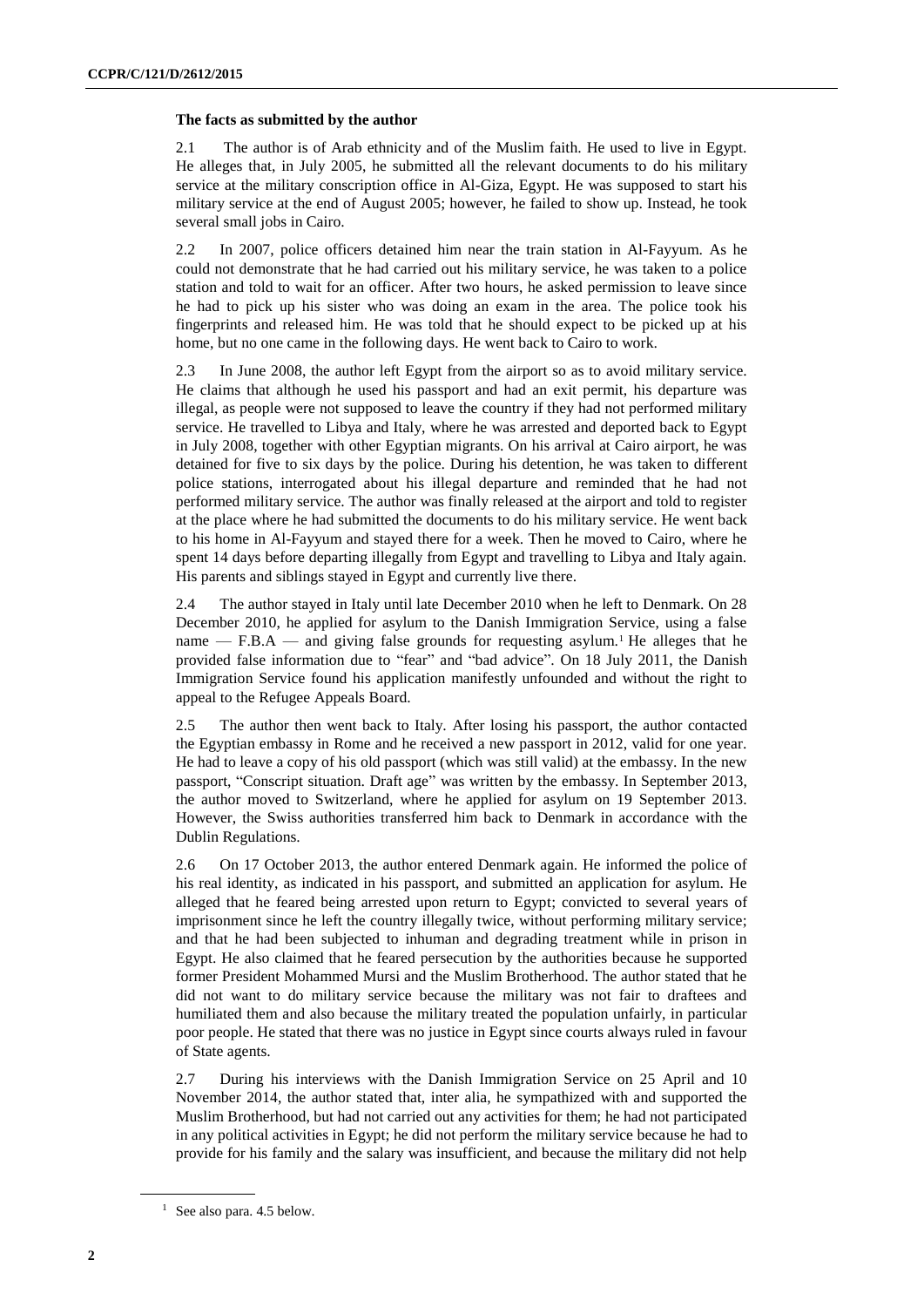people; and no one from the authorities had looked for him between 2005 and 2008 after he failed to show up for military service. Asked why he would be imprisoned if that was the case when he was detained in 2008, he replied that, after the revolution in 2011, the situation became different and the authorities had everyone do military service. The author also submitted that he had participated in a Facebook group, in which it appeared that he supported former President Mohamed Mursi and the Muslim Brotherhood. To log in, he used the name F.Z. Asked how the Egyptian authorities would know that the account belonged to him, he replied that his photo appeared in the profile. However, he explained that his real name did not appear in any part of the profile as a safety precaution. Likewise, his real name did not appear in his Twitter account.

2.8 As requested, on 26 August 2014, the Danish Ministry of Foreign Affairs provided the Immigration Service with a memorandum on punishment of draft evaders in Egypt.<sup>2</sup> It stated that it was not possible for draft evaders to leave the country legally, since no male over the age of 18 would be issued a passport or permitted to leave the country without a certificate from the military granting permission to leave the country while drafted or granting an exemption from military service. The memorandum also stated that the penalty for evasion of conscription depended on the situation and on the age of the person. Notably, if the draft evader was over the age of 30 and simply did not show up for the medical examination or did not submit his papers to confirm his military status upon turning 18, he would have to stand trial in a military court and, if found guilty, would be punished by a minimum of two years in prison or a fine of between 2,000 and 5,000 Egyptian pounds or both penalties. According to the Military Prosecutor, the common practice in such cases is to hold a quick hearing session in a military court and impose a fine, but not a prison sentence. There is a provision in the Military Conscription Law No. 127 of 1980 specifically addressing leaving the country to avoid conscription. However, article 54 of the Law addresses all other violations and imposes a penalty of no less than two years in prison or a fine between 2,000 and 5,000 Egyptian pounds or both penalties. Since it was not possible to leave the country without submitting the relevant military documents, avoiding conscription in that manner would fall under "other violations" and would be punishable under article 54 of the Law or under stricter provisions in the Penal Code for civilians if the Military Prosecutor seeks the assistance of the General Prosecutor. If a draft evader left the country without presenting his military service documentation, he would be placed on the "wanted list" of the Egyptian authorities. He would then be subject to articles 50 or 54 of the Law or to stricter penalties under the Penal Code if the Military Prosecutor sought the assistance of the General Prosecutor. According to the Military Prosecutor's Office, if a draft evader left Egypt, re-entered the country and was requested to contact the conscription office, then left the country again without doing so, he would be considered a repeat draft evader and subject to no less than seven years' imprisonment under article 50 of the Military Conscription Law. However, the Military Prosecutor could seek the assistance of the General Prosecutor in such cases, and the draft evader would be classified as "wanted" by the authorities and a "stricter" penalty could be applied in accordance with the Penal Code. The penalty for draft evasion is normally enforced.

2.9 On 22 December 2014, the Danish Immigration Service dismissed the author's request for asylum. Although it accepted the author's explanation about his asylum motive, it did not find it probable that, if he returned to Egypt, he would be in a concrete and individual conflict with the Egyptian authorities. It noted that according to the author's own accounts he had not been contacted by the authorities to do his military service between 2005 and 2008, prior to his departure from Egypt, nor had he been punished for his military evasion or illegal departure when he returned to Egypt in 2008, and he was able to get a new passport from the Egyptian embassy in Rome in 2012. In addition, even if the author would be punished for military evasion upon return to Egypt, the Immigration Service did not find that the possible imprisonment penalty to be disproportionally severe. The Immigration Service stated that the author's support for former President Mohammed Mursi and the Muslim Brotherhood on Facebook and Twitter since 2011 could not, in itself, lead to a different assessment because it was not plausible that the Egyptian authorities were aware of those profiles and who was behind them, since the profiles were created

<sup>2</sup> The case file contains a copy of the memorandum.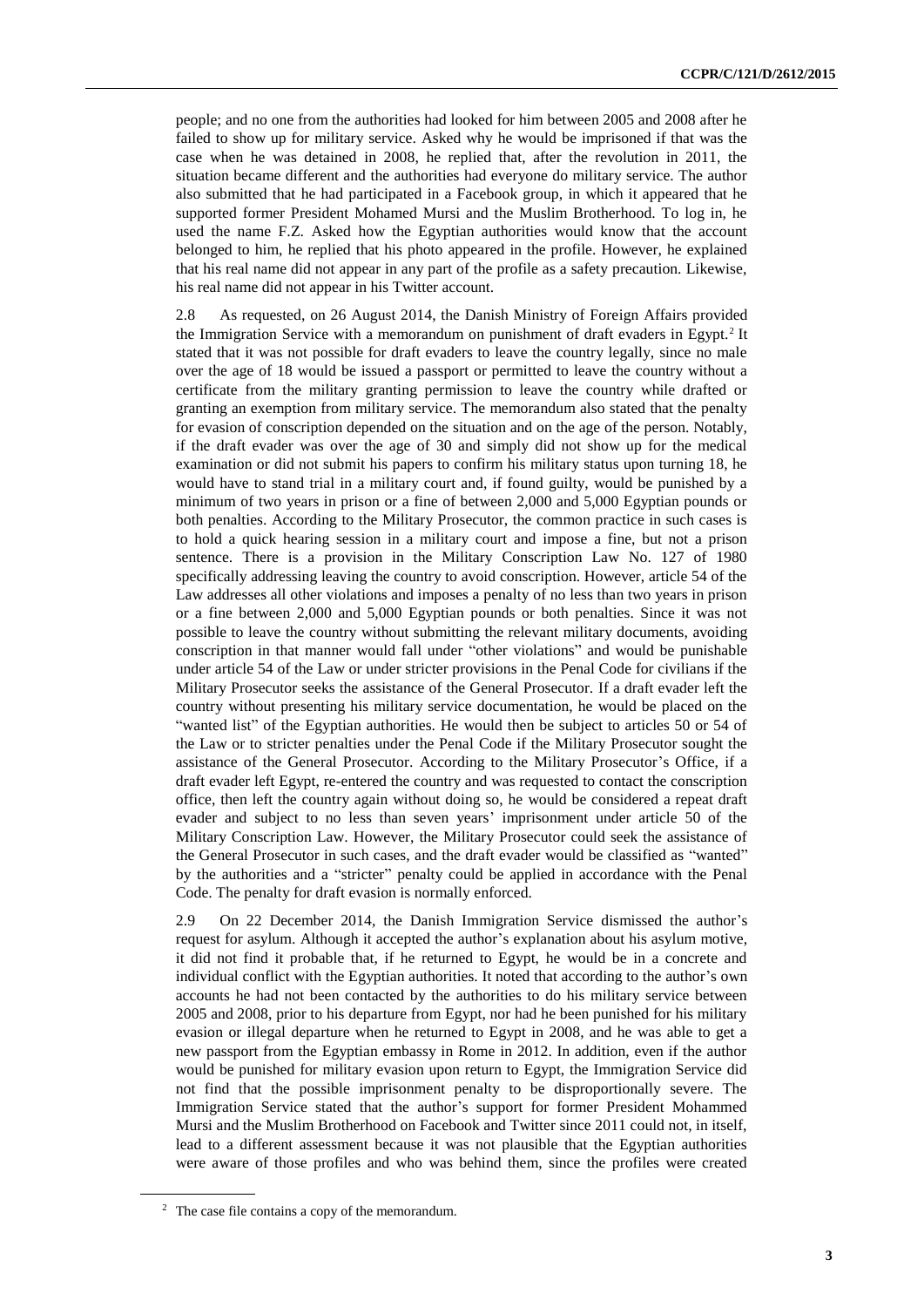under a different name and contained few pictures of the author. The Immigration Service referred the author's case to the Refugee Appeals Board for the final decision, in accordance to section 53 (a) (2) of the Danish Aliens Act.

2.10 On 28 April 2015, the Refugee Appeals Board rejected the author's request for asylum. It found that the author had not rendered it probable in a credible manner that the Egyptian authorities would pursue him because of his draft evasion, as established in the decision of the Danish Immigration Service. The Board noted that the author had not been a member of any political or religious association or organization, nor had he been politically active in any other way; and that there had not been any inquiries from the military to his family who still lived in Egypt. With regard to the credibility assessment of the author, the Board attached importance to the fact that the author had previously entered Denmark, stated that he was a stateless Palestinian, and submitted a very different asylum request. Against that background, the Board concluded that the author had not rendered it probable that his latest allegedly illegal departure and his alleged inconspicuous support for the Muslim Brotherhood might independently cause him to be subjected to persecution or abuse so as to justify asylum under section  $7(1)$  or  $(2)$  of the Aliens Act. The author claims that he has exhausted all domestic remedies.

#### **The complaint**

3.1 The author claims that Denmark would violate its obligations under article 7 of the Covenant by deporting him to Egypt where he would be exposed to at least seven years of imprisonment and torture or cruel, inhuman or degrading treatment or punishment in prison.<sup>3</sup> He claims that the Danish Refugee Appeals Board considered that he had failed to render probable in a credible manner that the Egyptian authorities would persecute him if he returned, but did not explain in detail the basis for its findings.

3.2 The author points out that he did not claim that avoiding the military service in itself had consequences on him other than on the two occasions when he was detained by the police. However, since he left the country illegally twice, he would be considered a "repeat draft evader" and sentenced to at least seven years in prison for draft evasion.<sup>4</sup> He claims that, although the Board's findings that one would not be at risk of persecution by the mere fact of being an ordinary supporter of the Muslim Brotherhood are correct, in his case it should be considered in the context of his being a draft evader and his opposition to President Abdel Fattah al-Sisi, which would result in persecution by the authorities.

3.3 He states that reports by States and well-known non-governmental organizations (NGOs) indicate that prison conditions in Egypt are harsh and can be life threatening, with overcrowding, poor sanitation, a lack of health care and generally unhealthy conditions being particular problems.<sup>5</sup> In addition, the human rights situation in Egypt has deteriorated since 2015 after President Al-Sisi's administration came to power.

3.4 In assessing the credibility in his asylum request, the Refugee Appeals Board took into account the information that he had provided in his first request under a different name. In that connection, the author submits that since he had acknowledged that he provided a false identity and false information in his first asylum request in Denmark and explained to the Danish authorities why he had done so, the Board should not have taken that information into account in its decision of 28 April 2015.

<sup>&</sup>lt;sup>3</sup> The author refers to, inter alia, Office of the United Nations High Commissioner for Refugees (UNHCR), *Guidelines on International Protection No. 10: Claims to Refugee Status related to Military Service within the context of Article 1A (2) of the 1951 Convention and/or the 1967 Protocol relating to the Status of Refugees* (12 November 2014); United Kingdom: Home Office, *Operational Guidance Note: Egypt* (October 2014); and Human Rights Watch, "Egypt: Rash of deaths in custody" (21 January 2015).

<sup>4</sup> The author refers to the memorandum from the Danish Ministry of Foreign Affairs (see para. 2.8 above).

<sup>5</sup> See footnote 3.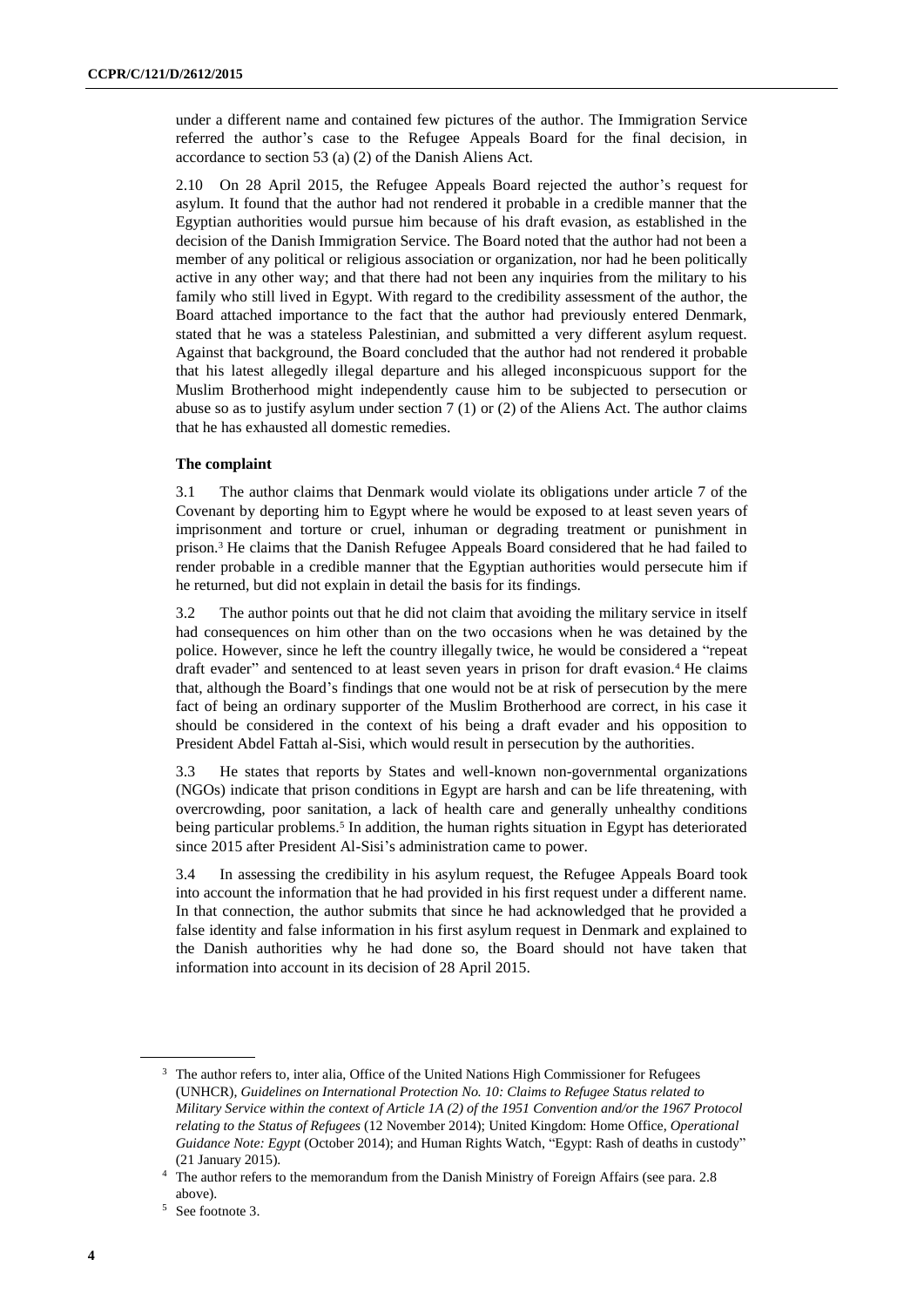#### **State party's observations on admissibility and the merits**

4.1 On 20 November 2015, the State party submitted its observations on the admissibility and merits of the communication. The State party considers that the author failed to establish a prima facie case for the admissibility of his allegations under article 7 of the Covenant. It stated that there were no substantial grounds for believing that he risked being subjected to torture or cruel, inhuman or degrading treatment if returned to Egypt, therefore the communication was manifestly ill-founded and should be declared inadmissible. Should the Committee consider the author's allegations admissible, the State party maintains that article 7 of the Covenant would not be violated if he is returned to Egypt.

4.2 The State party provided a detailed description of the asylum proceedings under the Aliens Act and of the organization and competence of the Refugee Appeals Board.<sup>6</sup> Decisions of the Board are based on an individual and specific assessment of the relevant case. The asylum seeker's statements regarding his or her grounds for seeking asylum are assessed in the light of all relevant evidence, including what is known about conditions in the country of origin (background material). The Board is responsible not only for examining and bringing out information on the specific facts of the case, but also for providing necessary background material, including information on the situation in the asylum seeker's country of origin or first country of asylum.<sup>7</sup>

4.3 The author did not produce any essential new information about his case before the Committee, beyond that already relied upon in connection with his asylum proceedings in Denmark. The State party considers that the information provided was already thoroughly reviewed by the Refugee Appeals Board in its decision of 28 April 2015. In addition to other information on the situation in Egypt, the memorandum of 26 August 2014 on punishment imposed on draft evaders in Egypt, prepared by the Ministry of Foreign Affairs of Denmark, as requested by the Danish Immigration Service, was taken into account in the decision of the Immigration Service and the Board on 20 December 2014 and 28 April 2015, respectively.

4.4 The State party notes that the Refugee Appeals Board found that the author had not rendered his allegations probable in a credible manner that the Egyptian authorities would pursue him because of his draft evasion. The Board observed in that respect that, according to his own statement, he registered in the summer of 2005 for compulsory military service, in accordance with his age at the time; he was subsequently in contact with the Egyptian authorities in 2007 and 2008 — in the latter case, in connection with his return after his illegal departure, without there being any real consequences of his alleged draft evasion; and the military had never contacted his family to look for him. In its credibility assessment, the Board gave some weight to the fact that the author had previously entered Denmark on 19 December 2010, given a different name, stated that he was a stateless Palestinian from Gaza and put forward very different grounds for seeking asylum.

4.5 The State party informs the Committee that, in his first asylum application, the author referred to the general situation in Gaza, including the situation of stateless Palestinians, the tensions between Fatah and Hamas and his parents' poor treatment of him, in comparison with his brothers. At the screening interview on 6 January 2014, after his second arrival in Denmark, he stated that the reason why he provided false information about his identity and grounds for asylum in his first asylum application in Denmark was because he was scared and did not want to be returned to Egypt. He also stated that everything he had previously said was a lie. He said that he came back to Denmark from Switzerland because he was told that he would not have any problems applying for asylum in Denmark due to his previous lies. In that connection, the State party maintains that the author failed to give a reasonable explanation as to why he provided false information about his identity and grounds for asylum in the first application, and that generally weakened his credibility.

<sup>6</sup> See communication No. 2379/2014, *Hussein Ahmed et al. v. Denmark*, Views adopted on 7 July 2016, paras. 4.1-4.3.

<sup>7</sup> The State party indicates that background material on Egypt available to the Refugee Appeals Board can be found at www.fln.dk/da/baggrundsmateriale.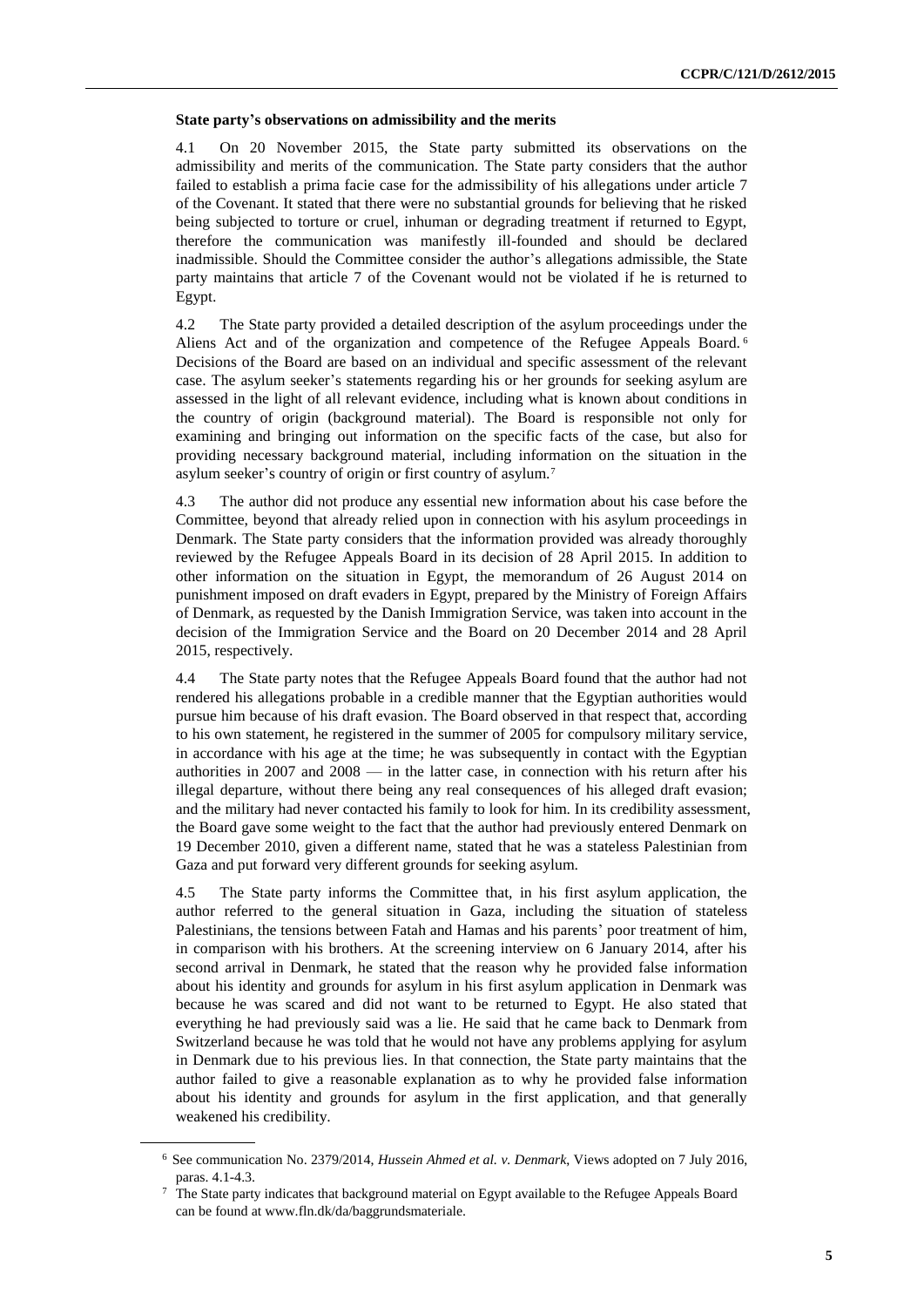4.6 The State party summarizes the author's statements concerning his compulsory military service in the interviews with the Danish Immigration Service (see para. 2.7 above) and maintains that, based on the author's accounts, the Refugee Appeals Board found that he was not "wanted" by the Egyptian authorities and that his evasion of military service has had no real consequences for him. The author had also stated during the asylum proceedings that he had not experienced any problems obtaining a passport in 2008, nor had he experienced any problems obtaining a new passport from the Egyptian embassy in Rome in 2012. He had further stated, on the one hand, that the Egyptian embassy in Rome was not aware that he was not allowed to use his passport to leave the country and, on the other hand, that the embassy had indicated "Conscript situation. Draft age" in his passport. At the oral hearing before the Refugee Appeals Board, the author was asked about his statement to the Swiss authorities that a passport had been issued to him in 2005 and that it was valid for two months because he was to perform compulsory military service. The author responded that passports had been issued to him in 2005 and 2008 and confirmed that the passport issued in 2005 had been valid for two months. When asked whether the passport issued to him in 2012 also had a brief period of validity because he was to perform compulsory military service, the author responded in the affirmative and stated that the normal validity of a passport was seven years, but that it appeared from page 4 or 5 of the passport issued in 2005 that it was valid for two months. In the new passport, the period of validity was given as either one or seven years. When asked how a passport with a normal period of validity could be issued to him in 2012, when that had not been possible in 2005, the author replied that the validity was the same. The author later stated that the passport issued in 2008 had a period of validity of seven years, it also had a stamp and it was written by hand that he was not allowed to leave the country without a permit. When asked whether the passport issued in 2005 had a normal period of validity, the author replied that he did not recall. Against that background, the Refugee Appeals Board found that the author had failed to render it probable in a credible manner that the Egyptian authorities were pursuing or would pursue him because of his draft evasion. The State party notes that, at the hearing before the Refugee Appeals Board on 28 April 2015, the author stated that he had had various small jobs in Cairo from 2005 to 2008, and that it appears from the case file that the author did not try to hide from the authorities between 2005 and 2008, the period during which he allegedly evaded military service.

4.7 The State party maintains that, according to the memorandum, the punishment for evading compulsory military service in Egypt depends on the situation and the relevant person's age (see para. 2.7 above). It also appears from the memorandum that, in practice, persons who have not registered for compulsory military service and are not otherwise wanted by the military will receive considerably more lenient sentences than persons who are wanted by the military or persons who have forged documents. In that framework, persons older than 30 years of age who have not registered for compulsory military service but are not otherwise reported as wanted by the military will be sentenced under article 49 of the Military Conscription Law and, in most cases, if they are found guilty, the punishment will be a fine of 2,000 to 5,000 Egyptian pounds, but not imprisonment. Therefore, if the author is 30 years upon his return to Egypt, he will probably only be fined 2,000 to 5,000 Egyptian pounds. The State party also maintains that the consequences described for failure to register for compulsory military service in due time are not disproportionate relative to Danish legal tradition. That Egyptian legislation provides for long-term prison sentences — a provision that is seldom used — and that such prison sentence might have to be served under conditions that are contrary to article 7 of the Covenant could lead to a different assessment of the case by the State party because the author has failed to render it probable that he, in particular, would be at a special risk of receiving such a sentence.

4.8 The State party notes that, in the interviews with the Danish Immigration Service on 6 January, 25 April and 10 November 2014, the author stated that he sympathized with the Muslim Brotherhood and that he supported former Egyptian President Mohamed Mursi, but that he was not registered as a member of the Muslim Brotherhood, nor had he personally performed any activities for the Muslim Brotherhood or in support of former President Mursi. The author also stated that he had not experienced any conflicts at any time in Egypt due to his political conviction. Accordingly, the Refugee Appeals Board found that he had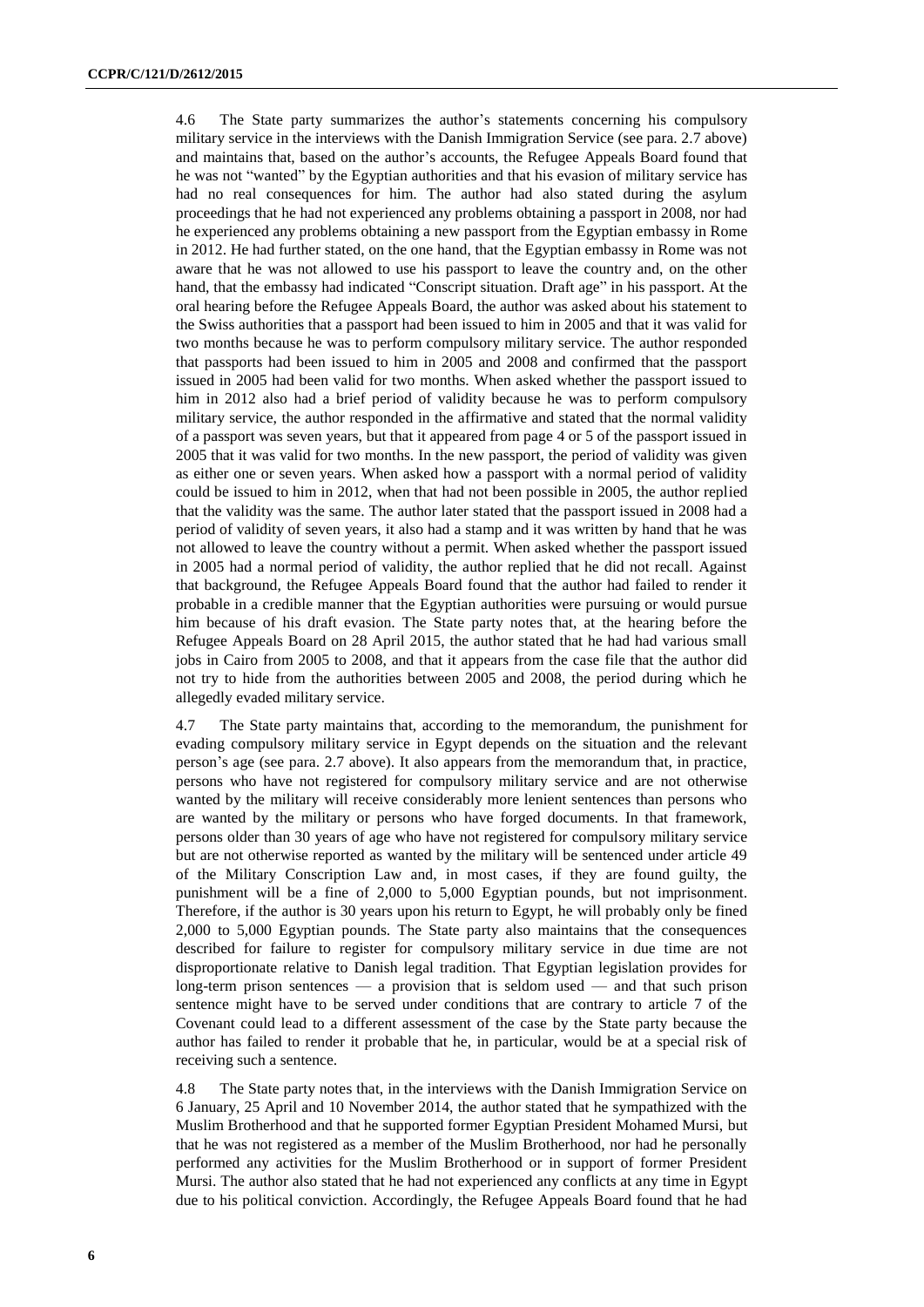not attracted attention to himself because of his alleged sympathy and support for the Muslim Brotherhood and that he had not performed any activities for the Muslim Brotherhood of a nature likely to make him a subject of interest to the Egyptian authorities. The State party also notes that, in the country information and guidance on the Muslim Brotherhood in Egypt, issued by the United Kingdom Home Office and updated on 30 September 2014, it is stated that, although the Government of Egypt is able, under Egyptian law, "to detain anyone suspected of membership of the Muslim Brotherhood, arrests and detentions have primarily been of high and mid-level leaders and those taking part in protests against the government which have become violent". The report also states that, given the sheer scale of the number of members and supporters, the Government is unlikely to have the capacity, capability or interest in seeking to persecute everyone associated with the Muslim Brotherhood. It further states that there is no evidence to suggest that merely being a member of, or, in particular, a supporter of the Muslim Brotherhood will put a person at risk of persecution. Against that background, the Refugee Appeals Board found that the author's sympathy and support for the Muslim Brotherhood did not independently entail that he would risk persecution or abuse if returned to Egypt to justify asylum in Denmark under section  $7(1)$  or (2) of the Aliens Act. The changed situation in Egypt resulting from the events in 2012 and 2013 relating to the presidential elections and subsequent removal of President Mursi could not lead to a different assessment of the case either.

4.9 The author's communication to the Committee merely reflects that he disagrees with the credibility assessment made by the Refugee Appeals Board in his case. It does not identify any irregularities in the decision-making process or any risk factors that the Board failed to take properly into account. Accordingly, the State party maintains that the author is trying to use the Committee as an appellate body to have the factual circumstances advocated in support of his claim for asylum reassessed by the Committee. However, the Committee must give considerable weight to the findings of the Danish Refugee Appeals Board, which is better placed to assess the findings of fact in the author's case.

#### **Author's comments on the State party's observations**

5.1 On 23 January 2017, the author submitted his comments on the State party's observations and reiterated his previous claim that the Refugee Appeals Board's decision of 28 April 2015 arbitrarily dismissed his asylum request and that his removal to Egypt would constitute a violation of article 7 of the Covenant.

5.2 The author maintains that the State party has misinterpreted the memorandum, in particular concerning the fact that upon return to Egypt, he will be subject to seven years' imprisonment or more. The State party's observations are based on the assumption that he is not "wanted" by the Egyptian authorities and omits parts of the memorandum that are relevant to his case. Notably, the memorandum states that a draft evader who left Egypt twice would be considered a repeat draft evader and subject to no less than seven years imprisonment under article 50 of the Military Conscription Law. However, the Military Prosecutor could also seek the assistance of the General Prosecutor in such cases, since the draft evader would be classified as "wanted" by the authorities and a stricter penalty could apply in accordance with the Penal Code. He claims that this would be the case even if the draft evader was 30 years old or more and that the penalty for draft evasion was normally enforced.

5.3 The fact that, in 2007 and 2008, the Egyptian authorities detained and subsequently released him without consequences and the Egyptian embassy in Rome issued a passport in the author's name in 2012, does not mean that he is not "wanted" by the authorities today. The author highlights that he should be considered as "wanted" by the Egyptian authorities mainly because he did not show up for his military service and he left the country twice illegally, even though upon his return the last time, the authorities had told him to report to the conscription office.

5.4 The author alleges that, although he is not a prominent supporter or member of the Muslim Brotherhood, he could easily be identified as a member or supporter of the organization since he is from Al-Fayyum, a city where the Muslim Brotherhood has strong support. In that connection, he submits that the assessment of the risk he would face in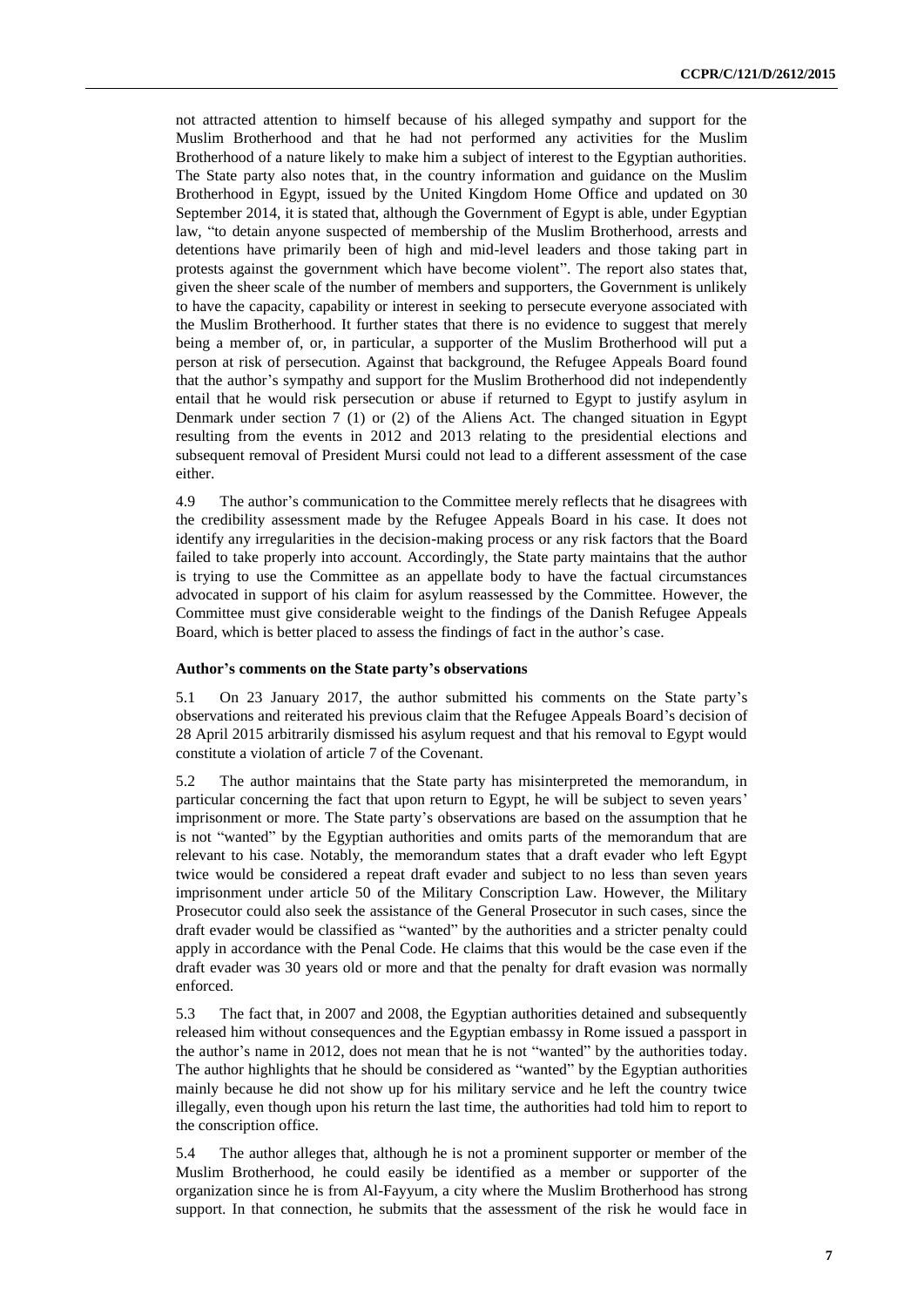Egypt should not consider his support for the Muslim Brotherhood separately, but in conjunction with his situation as a draft evader who strongly opposes President Al-Sisi. The author also submits that the human rights situation and the prison conditions in Egypt have continued deteriorating.<sup>8</sup>

#### **Issues and proceedings before the Committee**

#### *Consideration of admissibility*

6.1 Before considering any claim contained in a communication, the Committee must decide, in accordance with article 93 of its rules of procedure, whether the communication is admissible under the Optional Protocol.

6.2 As required under article 5 (2) (a) of the Optional Protocol, the Committee has ascertained that the same matter is not being examined under another procedure of international investigation or settlement.

6.3 The Committee notes the author's claim that he has exhausted all effective domestic remedies available to him. In the absence of any objection by the State party in that connection, the Committee considers that the requirements of article 5 (2) (b) of the Optional Protocol have been met.

6.4 The Committee notes the State party's challenge to the admissibility of the communication on the ground that the author's claim under article 7 of the Covenant is unsubstantiated. The Committee however considers that the author has raised numerous risk factors, which, cumulatively, sufficiently substantiated his claims for the purposes of admissibility. Accordingly, the Committee declares the communication admissible and proceeds with its consideration of the merits.

#### *Consideration of the merits*

7.1 The Committee has considered the communication in the light of all the information made available to it by the parties, in accordance with article 5 (1) of the Optional Protocol.

7.2 The Committee notes the author's allegations that his deportation to Egypt by the State party would constitute a violation of article 7 of the Covenant since he will be considered a repeat draft evader in his country of origin. He will therefore be subjected to a disproportionate sentence of at least seven years' imprisonment under severe prison conditions and ill-treatment. The Committee also notes the State party's arguments that the Danish Immigration Service and the Refugee Appeals Board thoroughly reviewed the allegations and documentation contained in the author's communication and concluded that he was not in need of asylum or international protection.

7.3 The Committee recalls its general comment No. 31, in which it refers to the obligation of States parties not to extradite, deport, expel or otherwise remove a person from their territory when there are substantial grounds for believing that there is a real risk of irreparable harm such as that contemplated by articles 6 and 7 of the Covenant.<sup>9</sup> The Committee has indicated in its jurisprudence that the risk must be personal<sup>10</sup> and that there is a high threshold for providing substantial grounds to establish that a real risk of irreparable harm exists.<sup>11</sup> Thus, all relevant facts and circumstances must be considered,

<sup>8</sup> The author refers to *Amnesty International Report 2015/16 — Egypt*; 2017 Human Rights Watch, *World Report 2017 — Egypt*; and Cairo Institute for Human Rights Studies, *Annual Report 2016*.

<sup>9</sup> See the Committee's general comment No. 31 (2004) on the nature of the general legal obligation imposed on States parties to the Covenant, para. 12.

<sup>10</sup> See communications No. 2007/2010, *X v. Denmark*, Views adopted on 26 March 2014, para. 9.2; No. 282/2005, *S.P.A. v. Canada*, decision adopted on 7 November 2006; No. 333/2007, *T.I. v*. *Canada*, decision adopted on 15 November 2010; No. 344/2008, *A.M.A. v. Switzerland*, decision adopted on 12 November 2010; and No. 692/1996, *A.R.J. v. Australia,* Views adopted on 28 July 1997, para. 6.6.

<sup>11</sup> See communications No. 2007/2010*, X v. Denmark*, para. 9.2; and No. 1833/2008*, X. v. Sweden*, Views adopted on 1 November 2011, para. 5.18.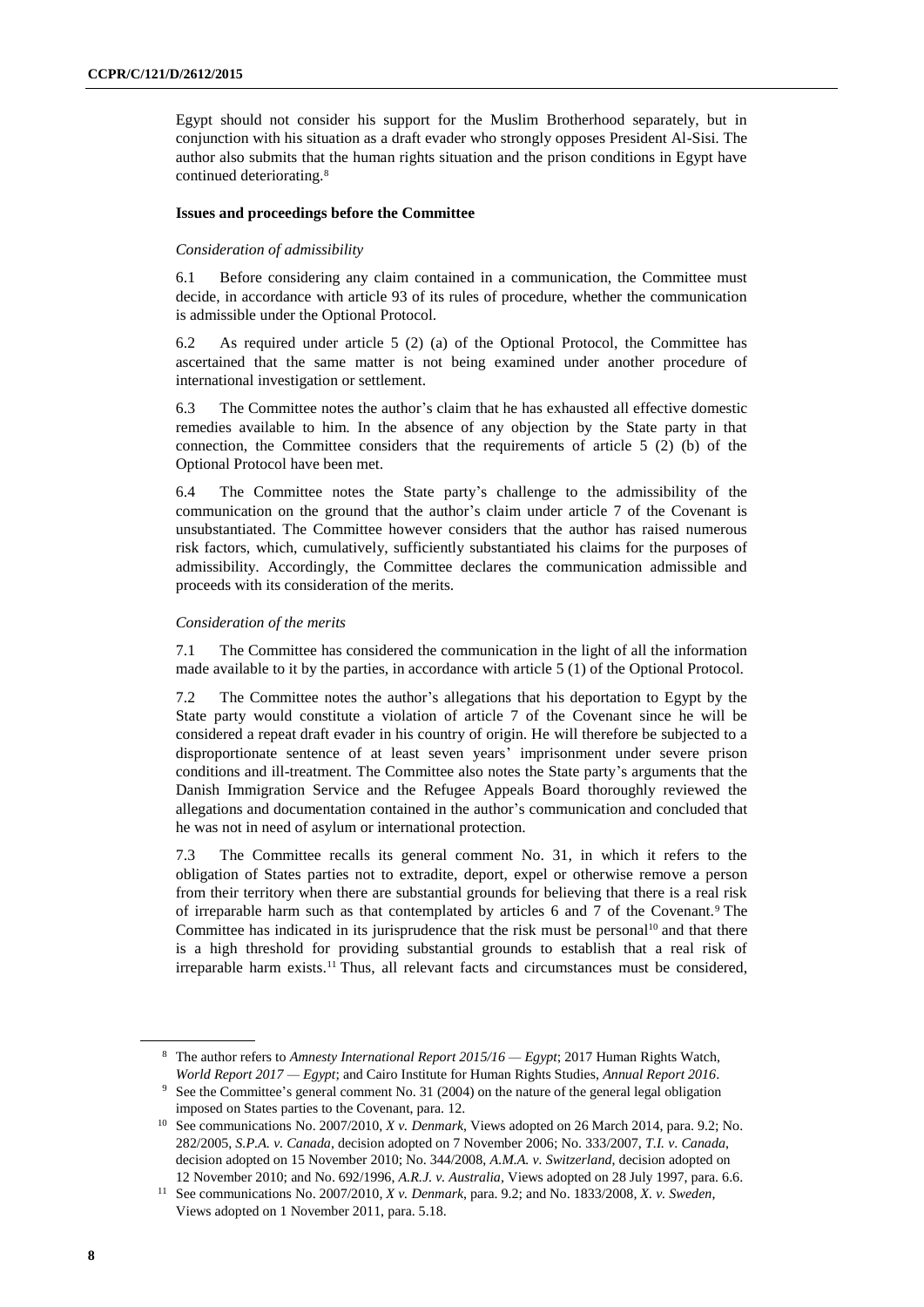including the general human rights situation in the author's country of origin. <sup>12</sup> The Committee recalls its jurisprudence in which it has stated that considerable weight should be given to the assessment conducted by the State party, and that it is generally for the organs of States parties to the Covenant to review or evaluate the facts and evidence of the case in order to determine whether such a risk exists, unless it can be established that the evaluation was clearly arbitrary or amounted to a manifest error or denial of justice.<sup>13</sup>

7.4 In the present case, the Committee observes that the author does not claim that he needs international protection because he did not perform compulsory military service in Egypt due to reasons of conscience. Rather, he mainly alleges that since he is a draft evader who left Egypt twice illegally, he would be classified as "wanted" by the Egyptian authorities and subjected to no less than seven years' imprisonment under article 50 of the Military Conscription Law, as confirmed in the memorandum provided by the Danish Ministry of Foreign Affairs. According to the author, in order to determine the risk of harm that he would face in Egypt, his situation as repeat draft evader should be assessed together with his support for the Muslim Brotherhood, his opposition to President Al-Sisi and prison conditions in Egypt.

7.5 The Committee notes that the penalties imposed on a repeat draft evader in Egypt, as stated in the memorandum provided by the Danish Ministry of Foreign Affairs, are lengthy, and that reports referred to by the parties,<sup>14</sup> indicate that prison conditions are very harsh in Egypt; inmates are subjected to severe abuses by the authorities, including torture and enforced disappearance, as is particularly the case of members or supporters of the Muslim Brotherhood; and impunity for serious abuses remains in place. In the case at hand, however, the Committee observes that the author's alleged support for the Muslim Brotherhood and former President Mursi is limited to opinions on Facebook and Twitter accounts that are not under his name. According to his own statements, he is not a member of the Muslim Brotherhood and has not personally carried out any activities in Egypt for the organization or in support of former President Mursi. Furthermore, he has not been a member of any political or religious association or organization. The Committee also observes that, although the author failed to perform his military service in 2005, he did not encounter problems with the authorities between 2005 and 2008. In that period, he was detained twice and subsequently released by the Egyptian authorities. Both times, the authorities were aware of his failure to perform military service and there were no consequences even though the latter case was related to his return after an illegal departure from Egypt. In 2012, after his second departure from Egypt, the author approached the Egyptian embassy in Rome and was able to obtain a passport without any problem. During all this time, the military did not make any inquiries about the author to his family in Egypt. Against that background, the Danish Immigration Service and the Refugee Appeals Board dismissed the author's request for asylum since they found that he had not rendered it probable in a credible fashion that, if returned to Egypt, the Egyptian authorities would persecute him and subject him to treatment contrary to article 7 of the Covenant due to his draft evasion and alleged support for the Muslim Brotherhood. In examining the author's asylum request, the authorities reviewed his allegations, taking into due consideration reports from States, non-governmental organizations and international organizations about the human rights situation in Egypt, as well as the memorandum provided by the Ministry of Foreign Affairs on the punishment of draft evaders in Egypt. They also noted the false claims made by the author in previous asylum proceedings, which detracted from his credibility. While the author disagrees with those decisions, he has not convincingly explained why he might be targeted by the Egyptian authorities due to his situation as a draft evader or why he might be perceived as a supporter of the Muslim Brotherhood. The author has also not explained why the decisions of the Danish Immigration Service and the Refugee Appeals Board are clearly arbitrary or manifestly unreasonable, for instance, owing to their failure to take properly into account a relevant risk factor. Accordingly, the

<sup>12</sup> See communications No. 2007/2010*, X v. Denmark*, para. 9.2; and No. 1833/2008*, X. v. Sweden*, Views adopted on 1 November 2011, para. 5.18.

<sup>13</sup> See, inter alia, communications No. 2393/2014, *K. v. Denmark*, Views adopted on 16 July 2015, para. 7.4; and No. 1957/2010, *Z.H. v. Australia*, Views adopted on 21 March 2013, para. 9.3.

<sup>14</sup> See footnotes 3 and 8 above.